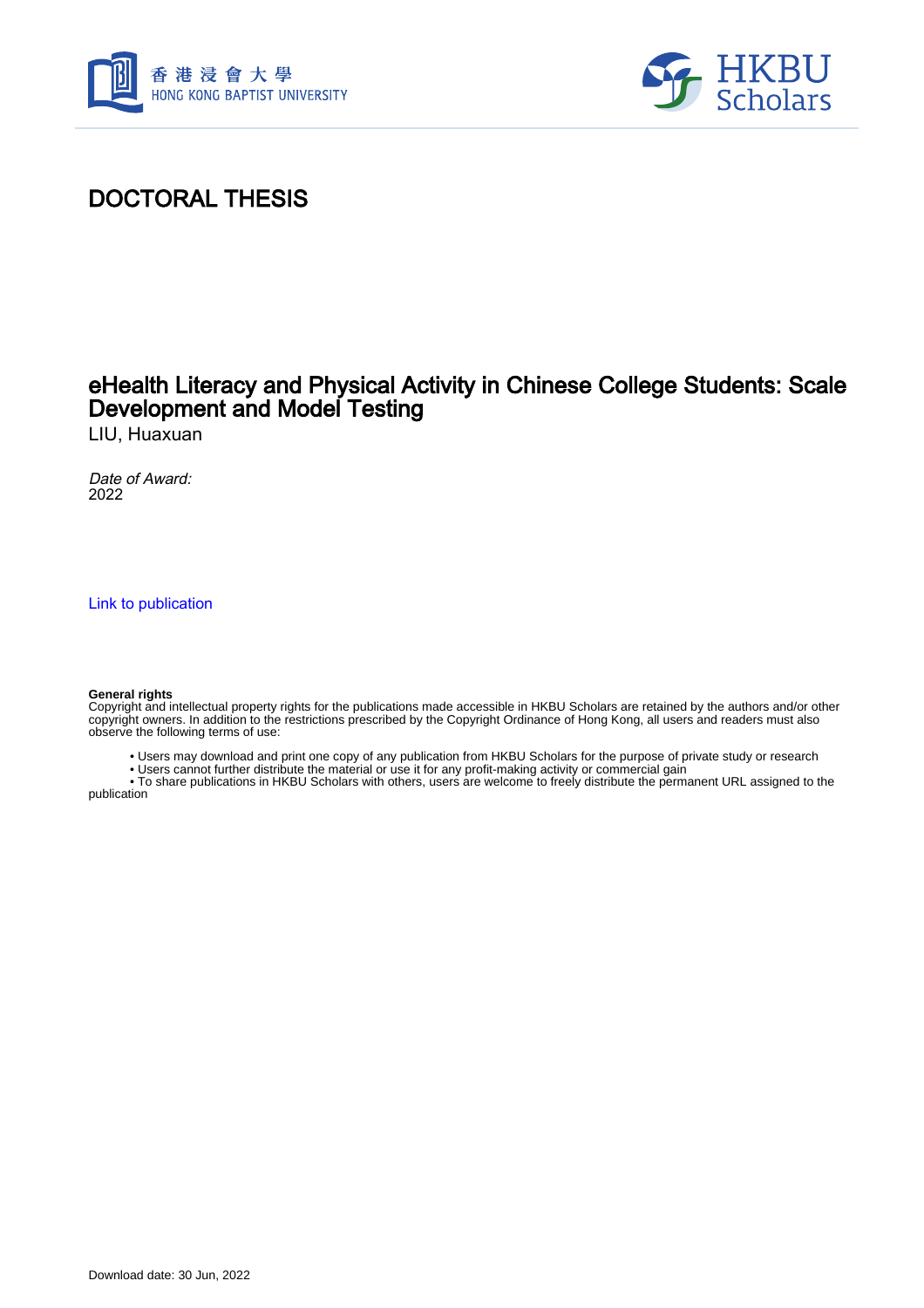#### ABSTRACT

#### **Introduction**

The dramatic development of information technology has gone through three generations, including Web 1.0 – the read-only web, Web 2.0 – the participative social web, and Web 3.0 – a reading-writing-executing web. The Web 3.0, which is what we are experiencing, is leading to profound transformations in eHealth service, substantially orienting the innovations in the way that people interact with eHealth. A more diverse range of eHealth skills is subsequently required to properly use nowadays health facilities. The mixture of those skills was named as eHealth literacy (EHL). Yet, there is insufficient knowledge in nowadays eHealth usage or EHL. Existing EHL measurements are also seldomly focused on eHealth skills required by Web 2.0 and 3.0. Meanwhile, although eHealth literacy (EHL) was raised on the ground of health literacy (HL), few empirical studies were found to explore the association and differentiation between them. In addition, physical activity (PA) was identified as an important health outcome of HL. It was also reported that young adults were among the most frequently users of fitness Apps, which link EHL closely to PA. Yet, few studies about HL or EHL in conjunction with PA has been conducted. Based on the gaps mentioned above, three research questions were raised, which are: In Web 3.0 context, what is the content of EHL? How to measure it? How does it work on individual's PA? The current project is designed to conduct three studies among Chinese college students. Study 1 aimed to identify their eHealth usage and correspondingly required abilities, Study 2 aimed to develop and validate a tool eHLS-Web 3.0 to measure nowadays EHL, and Study 3 aimed to test a model exploring the relationship between EHL, HL and PA.

### **Methods**

Eighteen Chinese college students (50%female, age =  $22.1 \pm 1.02$  years) were deliberately selected in Study 1 for in-depth interviews. Interviewees included three males and three females of each sex from sports (SP), medical (MD), and non-health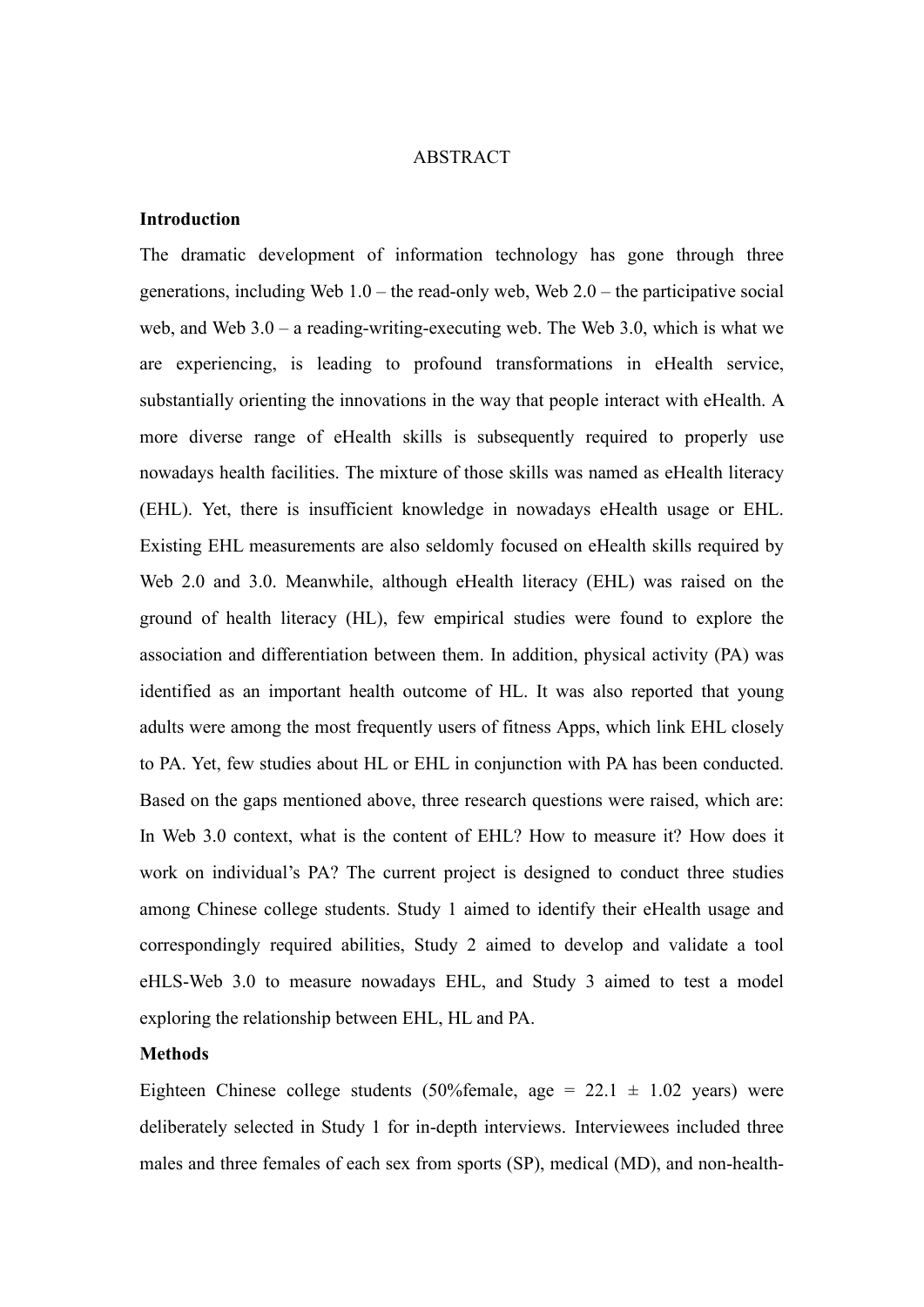related (NH) majors. Conventional content analysis was applied for data analysis. Based on the results of Study 1 and previous literature, items were generated in Study 2 and the content validity were checked by ten college students (70% female, age  $=$  $20.3 \pm 0.95$  years) and eight experts (87.5% female, age =38.25  $\pm$  5.92 years). Data from 393 college students (51.4%female, age =20.5  $\pm$  1.36 years) were analyzed by the exploratory factor analysis (EFA), and subsequently 741 college students (52.2% female, age =  $21.3 \pm 1.39$  years) were recruited to validate the new-developed eHLS-Web3.0 via confirmatory factor analysis (CFA), and multi-group CFA analysis. In Study 3, an integrated social-cognitive model based on the social cognitive theory (SCT) and the theory of planned behavior (TPB) was proposed. Following a prospective design, 280 college students  $(56\%$ female, age=21.2  $\pm$  1.35 years) completed both the baseline survey (T1) and the 1.5-month-later follow-up (T2). Correlation analyses and path analysis were performed to test the proposed model.

### **Results**

Three themes and nine sub-themes were generated from Study 1. Every sub-theme respectively represented an aspect of eHealth usage of students from each major. The themes and subthemes included 1) Expectance: Stopgap (NH) – providing a general solution for urgent or temporary health need; Monitor (SP) – tracking and selfmanaging health behaviors; and Database (MD) – searching and obtaining health information. 2) Usage pattern: Personal (NH) – targeting on specific problem-solving and doing eHealth communication with acquaintance only; Practical  $(SP)$  – being active tryer, social player and warm-hearted sharer; and Theoretical (MD) – being skilled in obtaining in-depth health information, being good filterer, careful evaluator and rigorous truth-seeker. 3) Perception: Fear (NH) – feeling upset on being misled, being criticized and personal data being leaked; Curious (SP) – caring about feasibility, trying before trusting, and being confident in risk control; and Scepticism (MD) – being mindful in self-protection, cautious in sharing and felling obligated to be responsible for what they said online. Based on the item pool of 374 statements collected from Study 1, a 24-item three-factorial *eHLS-Web3.0* was developed in Study 2 through cognitive testing, content validity examination and EFA, consisting